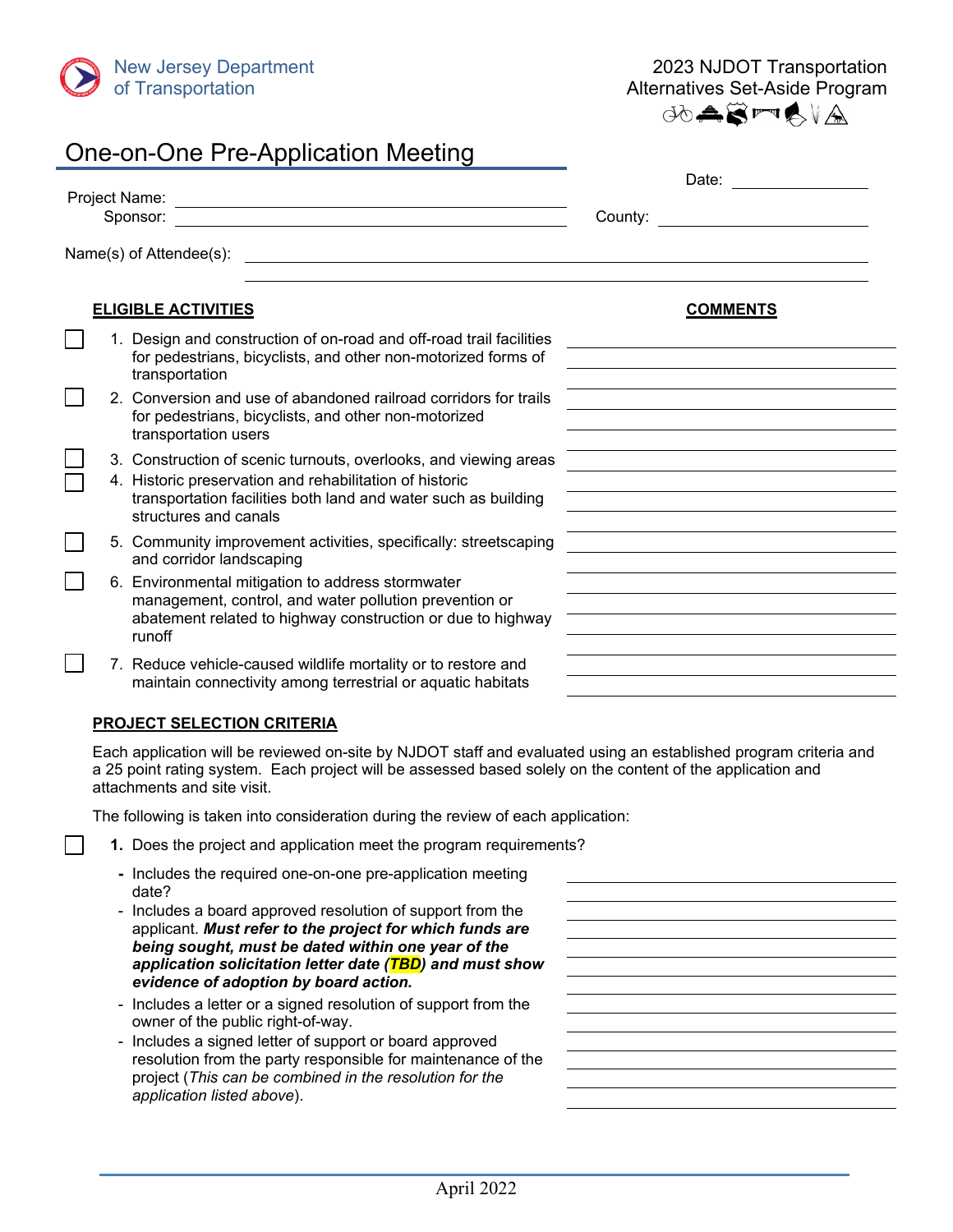# New Jersey Department of Transportation



 $\overline{\phantom{a}}$ 

|  | - The applicant provides the name, title and employer of the<br>LPA employee in responsible charge of the project (cannot be<br>a consultant).<br>- Project must relate to surface transportation.<br>- Project fits into one the seven eligible activities.                                                                                                                                                                |  |
|--|-----------------------------------------------------------------------------------------------------------------------------------------------------------------------------------------------------------------------------------------------------------------------------------------------------------------------------------------------------------------------------------------------------------------------------|--|
|  | 2. Will the project affect user mode choice?                                                                                                                                                                                                                                                                                                                                                                                |  |
|  | - Has the applicant explained the predicted usage and the<br>extent which the project promotes the use of other, non-<br>automotive forms of transportation?<br>- Will safety be improved?<br>- Does the project connect community or regional activity<br>centers?<br>- Does the project utilize existing infrastructure to promote the<br>use of non-automotive modes through the improvements of<br>existing facilities? |  |
|  | 3. Does the project provide regional or community benefits?                                                                                                                                                                                                                                                                                                                                                                 |  |
|  | - Does the project demonstrate the benefit to quality of life,<br>community, and environment?<br>Does the project demonstrate the extent to which a project<br>links other transportation modes and increases access to<br>community centers (schools, employment sites, recreation<br>and shopping), and its visibility or impact on surrounding<br>locations?                                                             |  |
|  | 4. Does this project provide safety and public health benefits?                                                                                                                                                                                                                                                                                                                                                             |  |
|  | - Does the project address a safety need?<br>- Does this project increase active transportation opportunities?<br>- Does this project provide other public health benefits?                                                                                                                                                                                                                                                 |  |
|  | 5. Is this project part of a state, regional, municipal<br>transportation, land use, economic development or larger<br>plan? If so, have the relevant pages of the plan been<br>attached?                                                                                                                                                                                                                                   |  |
|  | 6. Is this project located in one or more of the following<br>designated areas: Complete Streets, Transit Villages,<br>Targeted Urban Municipalities (TUMS) and/or Opportunity<br>Zones?                                                                                                                                                                                                                                    |  |
|  | 7. How well does the proposed project meet the intent of the TA<br>Set-Aside Categories identified? (This is where the applicant<br>has the opportunity to provide a description on how the<br>application meets additional categories.)                                                                                                                                                                                    |  |
|  | 8. Is this project ready to build or install?                                                                                                                                                                                                                                                                                                                                                                               |  |
|  | - Does the schedule reflect the necessary and accurate<br>milestones? (Be thorough in the schedule-include ROW,<br>utilities, NEPA, permitting etc-these activities require time.)<br>- Can the project progress in time to receive federal<br>authorization within 2 years?                                                                                                                                                |  |
|  | <b>9.</b> How well does the scope and cost estimate associated with<br>the proposed improvement meet the defined problem?                                                                                                                                                                                                                                                                                                   |  |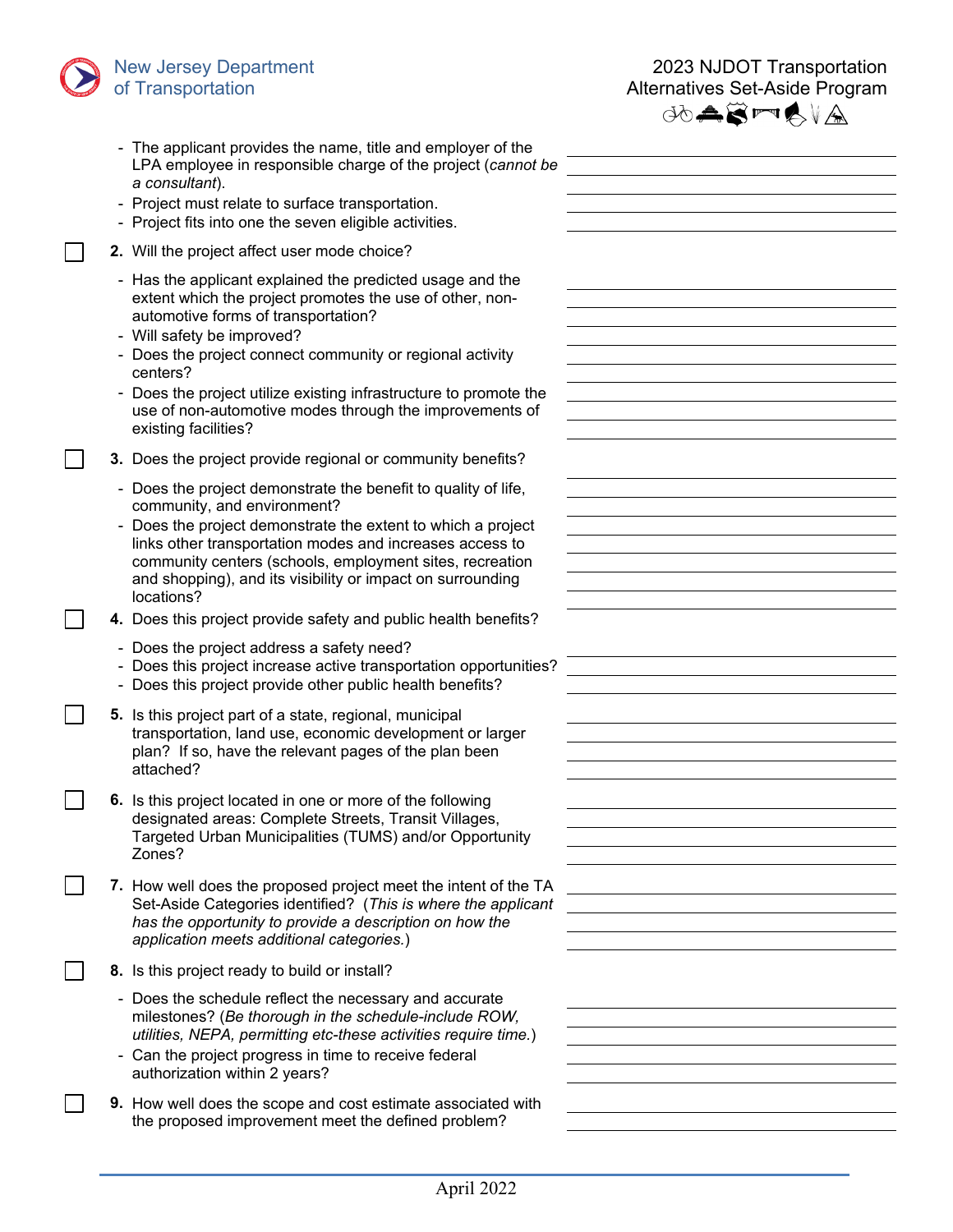

New Jersey Department of Transportation

**10.** Does this project have local support, including Community

| ぱ <del></del> ぷ‴☆ |  |  |  |
|-------------------|--|--|--|
|                   |  |  |  |

|  | <b>10.</b> Does this project have local support, including Community                                                                                                                                                                                               |  |
|--|--------------------------------------------------------------------------------------------------------------------------------------------------------------------------------------------------------------------------------------------------------------------|--|
|  | Based Groups, Businesses and/or Residents?                                                                                                                                                                                                                         |  |
|  | 11. Has the applicant authorized previous Federal grants within<br>the allotted timeframe? Prior grant performance review.                                                                                                                                         |  |
|  | 12. Will the project enhance an environmentally sensitive parcel?                                                                                                                                                                                                  |  |
|  | - Preserve/rehabilitate an historic property (listed in or eligible<br>for listing in the National and/or NJ Registers of Historic<br>Places)<br>- Involve vegetation management<br>- Prevention of invasive species<br>- Erosion control                          |  |
|  | - Storm water mitigation (pollution prevention and abatement)<br>- Wildlife management (reduction of mortality, a habitat<br>connectivity, etc.)<br>(This is an opportunity to provide a description of how the<br>application improves the existing environment.) |  |
|  | 13. Will there be any ROW taking/easements from<br>environmentally sensitive parcels?                                                                                                                                                                              |  |
|  | 14. Does the project schedule provide adequately for NEPA<br>compliance?                                                                                                                                                                                           |  |
|  | Permits/approvals from NJDEP or other regulatory agencies<br>(including Pinelands, Meadowlands, or Highlands)?                                                                                                                                                     |  |
|  | 15. Does the project have supplemental funds?<br>ie. other dedicated funding from other agencies and/or<br>organizations etc.                                                                                                                                      |  |
|  | 16. Will the Sponsor be requesting construction inspection?                                                                                                                                                                                                        |  |
|  |                                                                                                                                                                                                                                                                    |  |

*To provide the best opportunity to receive consideration on equity, ensure your limits are clearly defined in the application.*

# **Equity Considerations**

Applications will be reviewed for deliberate and actionable considerations of equity in underserved communities. Consideration will be given to applications that provide additional benefits to a community or communities identified in the following categories: Title VI, Environmental Justice, Limited English Proficiency and individuals with disabilities. Census tract data for these categories will be used to determine if a project meets the equity criteria.

# **USDOT FHWA Environmental Justice and NEPA** guidance. Specific references below:

- **Executive Order 12898, Federal Actions to Address Environmental Justice (EJ) in Minority and Low-Income Populations (EO)** https://www.archives.gov/files/federal-register/executive-orders/pdf/12898.pdf (last accessed June 13, 2019).
- **Executive Order (EO) 13985, Advancing Racial Equity and Support for Underserved Communities Through the Federal Government** [https://www.whitehouse.gov/briefing-room/presidential](https://www.whitehouse.gov/briefing-room/presidential-actions/2021/01/20/executive-order-advancing-racial-equity-and-support-for-underserved-communities-through-the-federal-government/?utm_source=link)[actions/2021/01/20/executive-order-advancing-racial-equity-and-support-for-underserved-communities-through](https://www.whitehouse.gov/briefing-room/presidential-actions/2021/01/20/executive-order-advancing-racial-equity-and-support-for-underserved-communities-through-the-federal-government/?utm_source=link)[the-federal-government/?utm\\_source=link](https://www.whitehouse.gov/briefing-room/presidential-actions/2021/01/20/executive-order-advancing-racial-equity-and-support-for-underserved-communities-through-the-federal-government/?utm_source=link) (Issued January 20, 2021)
- **DOT's Final EJ Strategy**  https://www.transportation.gov/transportation-policy/environmental-justice/environmental-justice-strategy (last accessed June 13, 2019).
- **DOT's EJ Order 5610.2**  https://www.fhwa.dot.gov/environment/environmental\_justice/ej\_at\_dot/orders/order\_56102a/index.cfm (last accessed June 13, 2019).